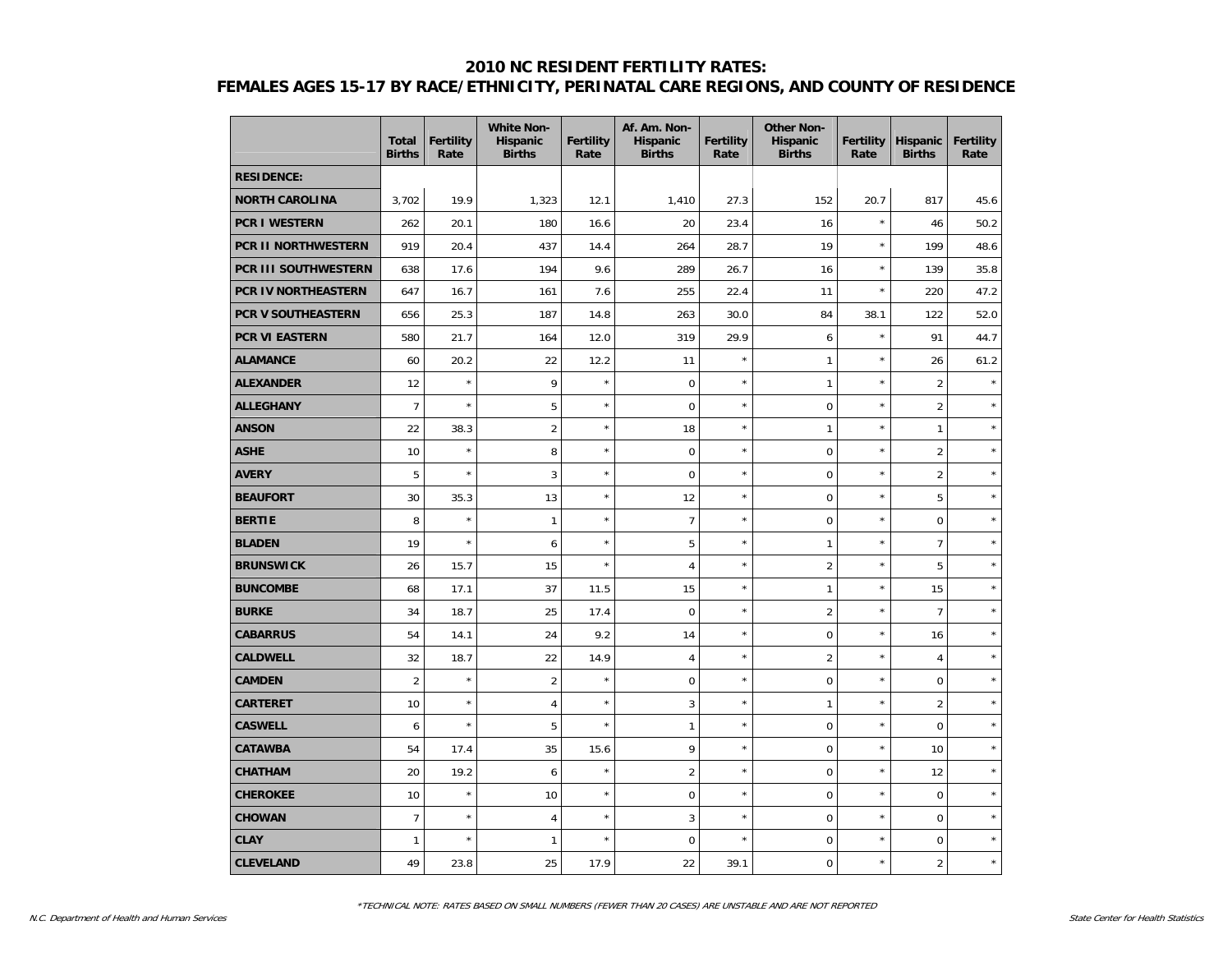## **2010 NC RESIDENT FERTILITY RATES: FEMALES AGES 15-17 BY RACE/ETHNICITY, PERINATAL CARE REGIONS, AND COUNTY OF RESIDENCE**

|                   | <b>Total</b><br><b>Births</b> | <b>Fertility</b><br>Rate | <b>White Non-</b><br>Hispanic<br><b>Births</b> | Fertility<br>Rate | Af. Am. Non-<br>Hispanic<br><b>Births</b> | Fertility<br>Rate | <b>Other Non-</b><br>Hispanic<br><b>Births</b> | <b>Fertility</b><br>Rate | <b>Hispanic</b><br><b>Births</b> | <b>Fertility</b><br>Rate |
|-------------------|-------------------------------|--------------------------|------------------------------------------------|-------------------|-------------------------------------------|-------------------|------------------------------------------------|--------------------------|----------------------------------|--------------------------|
| <b>COLUMBUS</b>   | 22                            | 18.0                     | 13                                             | $\star$           | 5                                         | $\star$           | $\overline{2}$                                 | $\star$                  | $\overline{2}$                   |                          |
| <b>CRAVEN</b>     | 43                            | 22.9                     | 13                                             | $\star$           | 25                                        | 40.9              | $\mathbf{1}$                                   | $\star$                  | $\overline{4}$                   | $\star$                  |
| <b>CUMBERLAND</b> | 156                           | 23.7                     | 40                                             | 16.0              | 91                                        | 29.2              | $\overline{7}$                                 | $\star$                  | 18                               | $\star$                  |
| <b>CURRITUCK</b>  | 9                             | $\star$                  | 8                                              | $\star$           | $\mathbf{1}$                              | $\star$           | $\mathsf 0$                                    | $\star$                  | $\mathsf 0$                      | $\star$                  |
| <b>DARE</b>       | 6                             | $\star$                  | 5                                              | $\star$           | $\mathbf 0$                               | $\star$           | $\pmb{0}$                                      | $\star$                  | $\mathbf{1}$                     | $\star$                  |
| <b>DAVIDSON</b>   | 79                            | 24.0                     | 47                                             | 18.3              | 14                                        | $\star$           | $\overline{2}$                                 | $\star$                  | 16                               | $\star$                  |
| <b>DAVIE</b>      | 11                            | $\star$                  | 10                                             | $\star$           | $\mathbf{1}$                              | $\star$           | $\mathbf 0$                                    | $\star$                  | $\mathbf 0$                      | $\star$                  |
| <b>DUPLIN</b>     | 26                            | 23.5                     | 6                                              | $\star$           | 5                                         | $\star$           | $\mathbf{1}$                                   | $\star$                  | 14                               |                          |
| <b>DURHAM</b>     | 110                           | 25.1                     | 6                                              | $\star$           | 55                                        | 23.9              | 3                                              | $\star$                  | 46                               | 67.6                     |
| <b>EDGECOMBE</b>  | 35                            | 26.7                     | 10                                             | $\star$           | 22                                        | 25.8              | $\mathbf 0$                                    | $\star$                  | $\mathbf{3}$                     | $\star$                  |
| <b>FORSYTH</b>    | 152                           | 21.8                     | 26                                             | 7.4               | 67                                        | 29.2              | $\mathbf{1}$                                   | $\star$                  | 58                               | 58.1                     |
| <b>FRANKLIN</b>   | 19                            | $\star$                  | 6                                              | $\star$           | 9                                         | $\star$           | $\pmb{0}$                                      | $\star$                  | $\overline{4}$                   | $\lambda$                |
| <b>GASTON</b>     | 88                            | 21.2                     | 51                                             | 17.6              | 25                                        | 30.2              | $\pmb{0}$                                      | $\star$                  | 12                               |                          |
| <b>GATES</b>      | $\mathbf{1}$                  | $\star$                  | $\mathbf 0$                                    | $\star$           | $\mathbf{1}$                              | $\star$           | $\mathbf 0$                                    | $\star$                  | $\mathbf 0$                      | $\star$                  |
| <b>GRAHAM</b>     | 3                             | $\star$                  | 3                                              | $\star$           | $\mathbf 0$                               | $\star$           | $\mathbf 0$                                    | $\star$                  | $\mathbf 0$                      | $\ddot{\phantom{a}}$     |
| <b>GRANVILLE</b>  | 19                            | $\star$                  | $\overline{7}$                                 | $\star$           | 11                                        | $\star$           | $\mathbf 0$                                    | $\star$                  | $\mathbf{1}$                     | Å                        |
| <b>GREENE</b>     | 9                             | $\star$                  | $\overline{2}$                                 | $\star$           | 3                                         | $\star$           | $\mathsf 0$                                    | $\star$                  | $\sqrt{4}$                       |                          |
| <b>GUILFORD</b>   | 180                           | 18.6                     | 40                                             | 8.9               | 107                                       | 28.0              | 8                                              | $\star$                  | 25                               | 32.2                     |
| <b>HALIFAX</b>    | 34                            | 28.6                     | 8                                              | $\star$           | 25                                        | 33.9              | 0                                              | $\star$                  | $\mathbf{1}$                     | $\star$                  |
| <b>HARNETT</b>    | 53                            | 22.3                     | 18                                             | $\star$           | 20                                        | 28.3              | $\overline{2}$                                 | $\star$                  | 13                               | $\lambda$                |
| <b>HAYWOOD</b>    | 19                            | $\star$                  | 18                                             | $\star$           | $\pmb{0}$                                 | $\star$           | $\mathbf{1}$                                   | $\star$                  | $\boldsymbol{0}$                 | $\star$                  |
| <b>HENDERSON</b>  | 38                            | 22.1                     | 26                                             | 18.9              | $\mathbf{1}$                              | $\star$           | $\mathsf 0$                                    | $\star$                  | 11                               | $\star$                  |
| <b>HERTFORD</b>   | 10                            | $\star$                  | $\mathbf{1}$                                   | $\star$           | 9                                         | $\star$           | $\mathsf{O}\xspace$                            | $\star$                  | $\mathbf 0$                      | $\star$                  |
| <b>HOKE</b>       | 18                            | $\star$                  | 3                                              | $\star$           | 8                                         | $\star$           | $\overline{2}$                                 | $\star$                  | 5                                | $\star$                  |
| <b>HYDE</b>       | $\mathbf{1}$                  | $\star$                  | $\mathbf 0$                                    | $\star$           | $\mathbf{1}$                              | $\star$           | $\mathsf 0$                                    | $\star$                  | $\pmb{0}$                        | $\star$                  |
| <b>IREDELL</b>    | 53                            | 14.8                     | 29                                             | 10.8              | 18                                        | $\star$           | $\mathbf{1}$                                   | $\star$                  | 5                                | $\star$                  |
| <b>JACKSON</b>    | 18                            | $\star$                  | 6                                              | $\star$           | $\mathbf 0$                               | $\star$           | 9                                              | $\star$                  | $\mathbf{3}$                     | $\star$                  |
| <b>JOHNSTON</b>   | 75                            | 20.7                     | 35                                             | 15.1              | 16                                        | $\star$           | 3                                              | $\star$                  | 21                               | 39.0                     |
| <b>JONES</b>      | $\overline{2}$                | $\star$                  | $\mathbf{1}$                                   | $\star$           | $\mathbf{1}$                              | $\star$           | $\mathsf 0$                                    | $\star$                  | $\mathbf 0$                      |                          |
| <b>LEE</b>        | 35                            | 29.1                     | 9                                              | $\star$           | 8                                         | $\star$           | $\mathbf{1}$                                   | $\star$                  | 17                               | $\star$                  |
| <b>LENOIR</b>     | 24                            | 19.5                     | $\overline{7}$                                 | $\star$           | 13                                        | $\star$           | 0                                              | $\star$                  | $\sqrt{4}$                       | $\star$                  |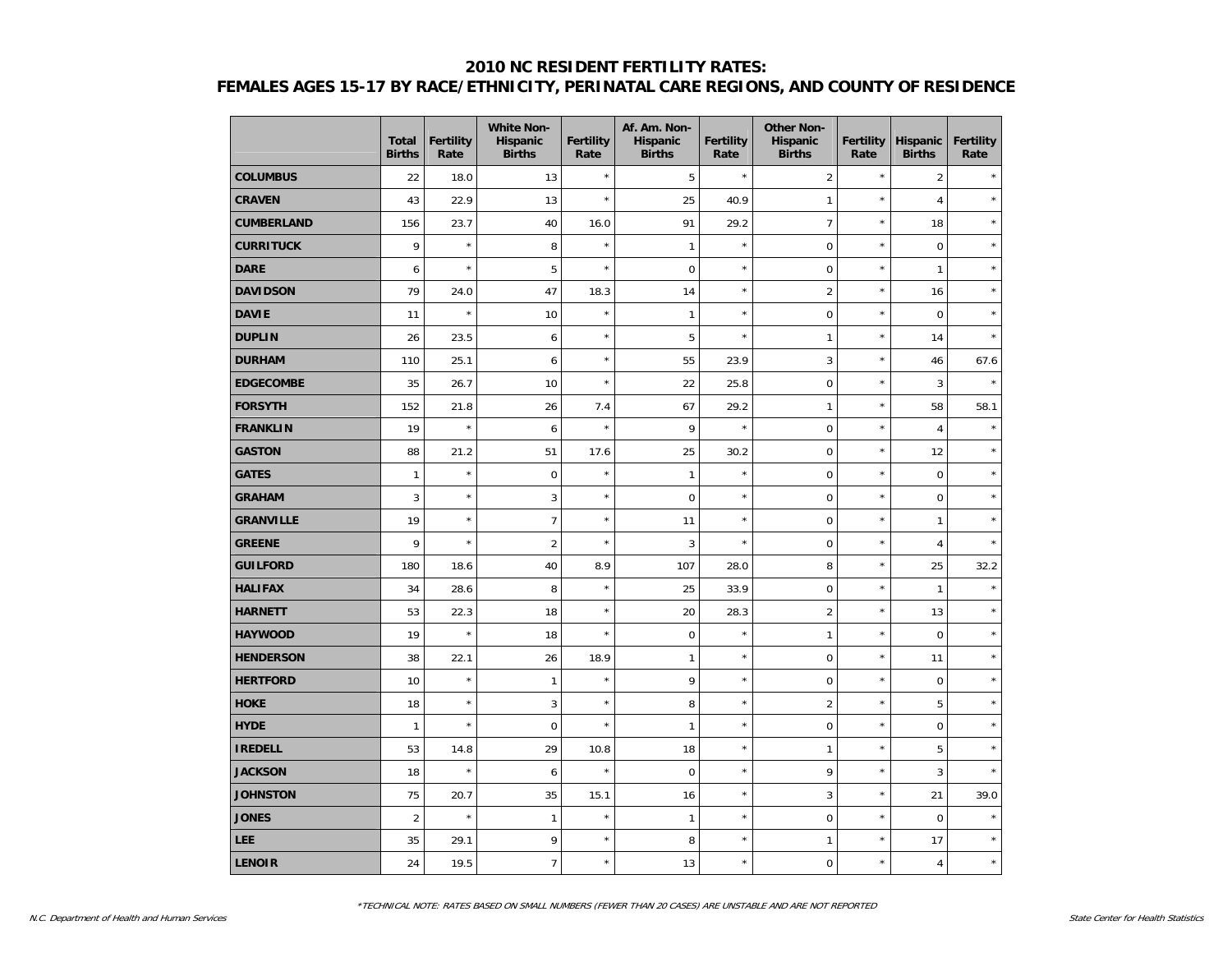## **2010 NC RESIDENT FERTILITY RATES: FEMALES AGES 15-17 BY RACE/ETHNICITY, PERINATAL CARE REGIONS, AND COUNTY OF RESIDENCE**

|                    | <b>Total</b><br><b>Births</b> | <b>Fertility</b><br>Rate | <b>White Non-</b><br>Hispanic<br><b>Births</b> | Fertility<br>Rate | Af. Am. Non-<br><b>Hispanic</b><br><b>Births</b> | <b>Fertility</b><br>Rate | <b>Other Non-</b><br><b>Hispanic</b><br><b>Births</b> | <b>Fertility</b><br>Rate | Hispanic<br><b>Births</b> | <b>Fertility</b><br>Rate |
|--------------------|-------------------------------|--------------------------|------------------------------------------------|-------------------|--------------------------------------------------|--------------------------|-------------------------------------------------------|--------------------------|---------------------------|--------------------------|
| <b>LINCOLN</b>     | 28                            | 18.1                     | 21                                             | 16.1              | 3                                                | $\star$                  | $\mathbf 0$                                           | $^{\star}$               | $\overline{4}$            |                          |
| <b>MCDOWELL</b>    | 18                            | $\star$                  | 17                                             | $\star$           | 0                                                | $\star$                  | $\mathbf 0$                                           | $\star$                  | $\mathbf{1}$              |                          |
| <b>MACON</b>       | 11                            | $\star$                  | 9                                              | $\star$           | $\mathbf{1}$                                     | $\star$                  | $\pmb{0}$                                             | $\star$                  | $\mathbf{1}$              |                          |
| <b>MADISON</b>     | 5                             | $\star$                  | 5                                              | $\star$           | 0                                                | $\star$                  | $\mathsf 0$                                           | $\star$                  | $\mathbf 0$               |                          |
| <b>MARTIN</b>      | 10                            | $\star$                  | 5                                              | $\star$           | 5                                                | $\star$                  | $\mathbf 0$                                           | $\star$                  | $\mathbf 0$               |                          |
| <b>MECKLENBURG</b> | 308                           | 17.2                     | 26                                             | 3.5               | 184                                              | 25.0                     | 14                                                    | $\star$                  | 84                        | 36.2                     |
| <b>MITCHELL</b>    | 6                             | $\star$                  | 5                                              | $\star$           | 0                                                | $\star$                  | $\mathbf 0$                                           | $\star$                  | $\mathbf{1}$              |                          |
| <b>MONTGOMERY</b>  | 31                            | 51.8                     | 9                                              | $\star$           | 8                                                | $\star$                  | $\mathbf{1}$                                          | $\star$                  | 13                        |                          |
| <b>MOORE</b>       | 29                            | 18.6                     | 17                                             | $\star$           | 9                                                | $\star$                  | $\pmb{0}$                                             | $\star$                  | 3                         |                          |
| <b>NASH</b>        | 46                            | 22.3                     | $\overline{2}$                                 | $\star$           | 36                                               | 37.4                     | $\mathbf{1}$                                          | $\star$                  | $\overline{7}$            |                          |
| <b>NEW HANOVER</b> | 46                            | 14.3                     | 13                                             | $\star$           | 23                                               | 29.5                     | $\mathbf{1}$                                          | $\star$                  | 9                         | $\star$                  |
| <b>NORTHAMPTON</b> | $\overline{7}$                | $\star$                  | 1                                              | $\star$           | 6                                                | $\star$                  | $\mathsf 0$                                           | $\star$                  | $\mathbf 0$               |                          |
| <b>ONSLOW</b>      | 43                            | 15.1                     | 24                                             | 13.4              | 11                                               | $\star$                  | $\overline{2}$                                        | $\star$                  | 6                         |                          |
| <b>ORANGE</b>      | 21                            | 8.6                      | $\overline{7}$                                 | $\star$           | 6                                                | $\star$                  | $\mathbf 0$                                           | $\star$                  | 8                         |                          |
| <b>PAMLICO</b>     | 5                             | $\star$                  | 3                                              | $\star$           | $\mathbf{1}$                                     | $\star$                  | $\mathbf 0$                                           | $\star$                  | $\mathbf{1}$              |                          |
| <b>PASQUOTANK</b>  | 14                            | $\star$                  | 5                                              | $\star$           | 9                                                | $\star$                  | $\mathbf 0$                                           | $\star$                  | $\mathbf 0$               |                          |
| <b>PENDER</b>      | 20                            | 19.2                     | 6                                              | $\star$           | $\overline{7}$                                   | $\star$                  | $\boldsymbol{0}$                                      | $\star$                  | $\overline{7}$            |                          |
| <b>PERQUIMANS</b>  | 5                             | $\star$                  | $\overline{c}$                                 | $\star$           | 3                                                | $\star$                  | $\mathsf 0$                                           | $\star$                  | $\mathbf 0$               |                          |
| <b>PERSON</b>      | 21                            | 26.2                     | 6                                              | $\star$           | 12                                               | $\star$                  | $\mathbf{1}$                                          | $\star$                  | $\overline{2}$            | ÷                        |
| <b>PITT</b>        | 67                            | 21.7                     | 16                                             | $\star$           | 43                                               | 30.0                     | $\mathbf 0$                                           | $\star$                  | 8                         |                          |
| <b>POLK</b>        | 3                             | ×                        | $\overline{2}$                                 | $\star$           | $\boldsymbol{0}$                                 | $\star$                  | $\mathbf 0$                                           | $\star$                  | $\mathbf{1}$              |                          |
| <b>RANDOLPH</b>    | 68                            | 24.0                     | 42                                             | 19.1              | $\overline{7}$                                   | $\star$                  | $\overline{2}$                                        | $\star$                  | 17                        |                          |
| <b>RICHMOND</b>    | 39                            | 40.8                     | 13                                             | $\star$           | 20                                               | 53.8                     | $\overline{2}$                                        | $\star$                  | $\overline{4}$            |                          |
| <b>ROBESON</b>     | 117                           | 39.8                     | 17                                             | $\star$           | 27                                               | 31.5                     | 57                                                    | 44.5                     | 16                        |                          |
| <b>ROCKINGHAM</b>  | 48                            | 25.8                     | 27                                             | 21.4              | 11                                               | $\star$                  | $\boldsymbol{0}$                                      | $\star$                  | 10                        |                          |
| <b>ROWAN</b>       | 72                            | 26.2                     | 32                                             | 16.3              | 24                                               | 46.2                     | $\mathbf 0$                                           | $\star$                  | 16                        | $\star$                  |
| <b>RUTHERFORD</b>  | 32                            | 22.9                     | 27                                             | 24.3              | $\overline{2}$                                   | $\star$                  | $\mathbf{1}$                                          | $\star$                  | $\overline{2}$            | $\star$                  |
| <b>SAMPSON</b>     | 42                            | 31.7                     | 8                                              | $\star$           | 15                                               | $\star$                  | $\mathbf 0$                                           | $\star$                  | 19                        |                          |
| <b>SCOTLAND</b>    | 38                            | 46.6                     | 9                                              | $\star$           | 21                                               | 55.7                     | $\overline{7}$                                        | $\star$                  | $\mathbf{1}$              |                          |
| <b>STANLY</b>      | 24                            | 19.3                     | 14                                             | $\star$           | 6                                                | $\star$                  | $\mathbf{1}$                                          | $\star$                  | 3                         |                          |
| <b>STOKES</b>      | 16                            | $\star$                  | 15                                             | $\star$           | 0                                                | $\star$                  | $\pmb{0}$                                             | $\star$                  | $\mathbf{1}$              |                          |